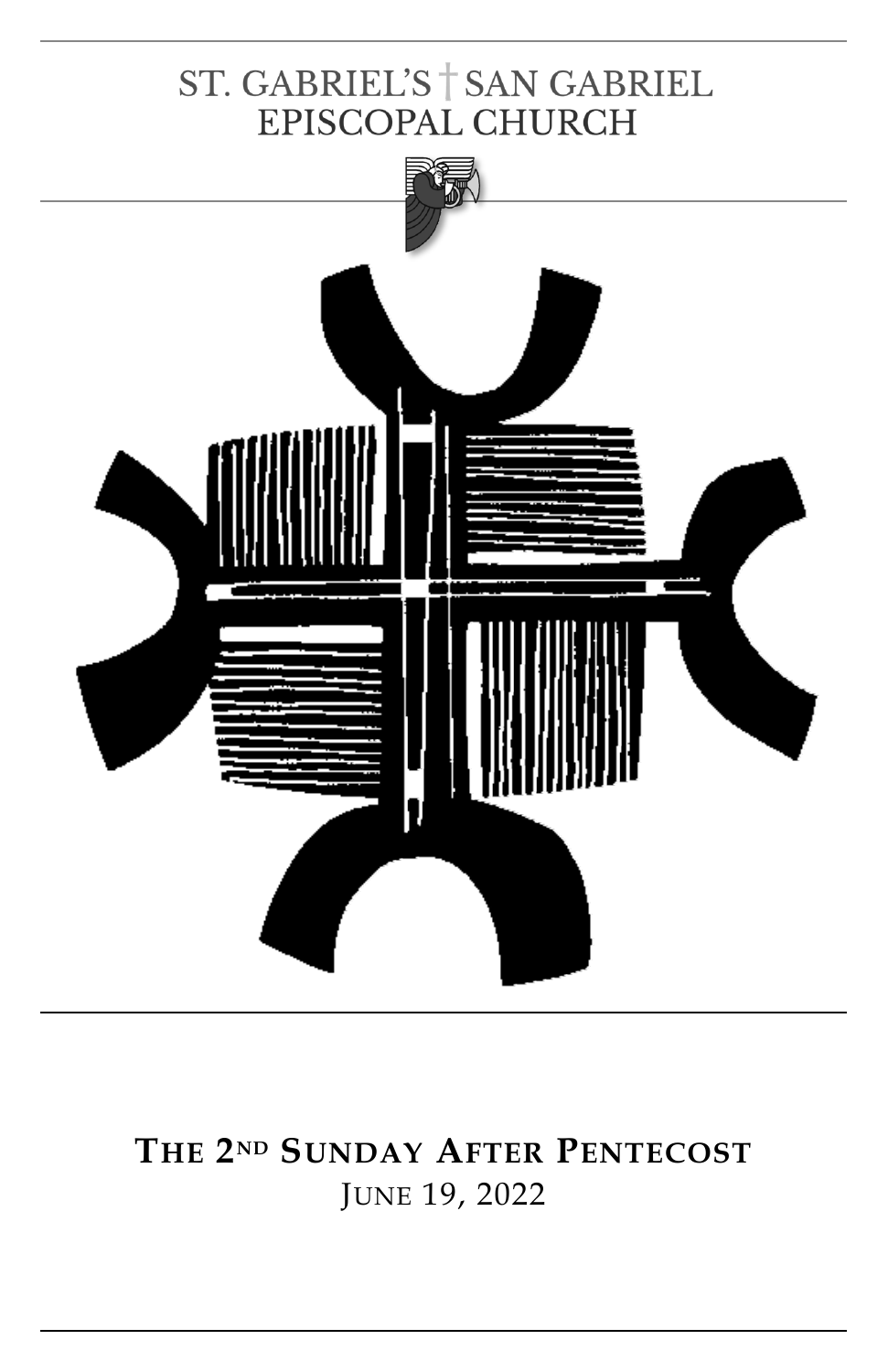## **WELCOME TO ST. GABRIEL'S~SAN GABRIEL EPISCOPAL CHURCH**

We are glad that you have joined us as we encounter God in our worship together. If today is your first visit, we want you to know that St. Gabriel's is a welcoming and authentically inclusive faith community, which means that you are welcome just as you are—wholly made in the image of God. Whoever you are, and wherever you are in your spiritual journey, you are welcome here! We'd like to get to know you, so please share your contact info by filling out a blue information card, they are on the info table at the entrance. You can place it in the collection plate, send an email to the office, or text the clergy for coffee or tea!

F aith formation is important for the spiritual development of us all.<br>Special attention is given to our children, it's the Jesus way! A Special attention is given to our children, it's the Jesus way! A Children's Story is provided at the beginning of the service and child care is provided for children up to kindergarten age. Sunday school will resume in September. The children attend classes after the Children's story and before the Peace. Because Eucharist is essential to our faith journey please bring your children for Communion!

C offee hour is like a second communion at St. Gabriel's, it builds community! We invite you to share a treat if you can and stay awhile for a chance to talk with friends new and old. While our in-person services and gatherings are mask-optional, you will not feel uncomfortable wearing one at St. Gabriel's because we recognize that there are people who have diverse reasons for taking every necessary health precaution possible. God bless you and thank you for being part of our faith community!

### **MINISTERS FOR TODAY'S SERVICE**

*Servers are not currently being preassigned. Please arrive at least ten minutes early if you can assist and tell a clergy person that you can help! Liturgical volunteers are welcome for the following roles:*

**LECTOR: 1ST READING/PSALM LECTOR: 2ND READING**

#### **ACOLYTE LAY EUCHARISTIC MINISTER**

**USHERS/GREETERS TELLERS** *(Vestry Member+Volunteer)*

**A A A** 

The Rev. Dr. Kate Jacobs *Officiant*

Mr. Peter Schweitzer *Director of Music*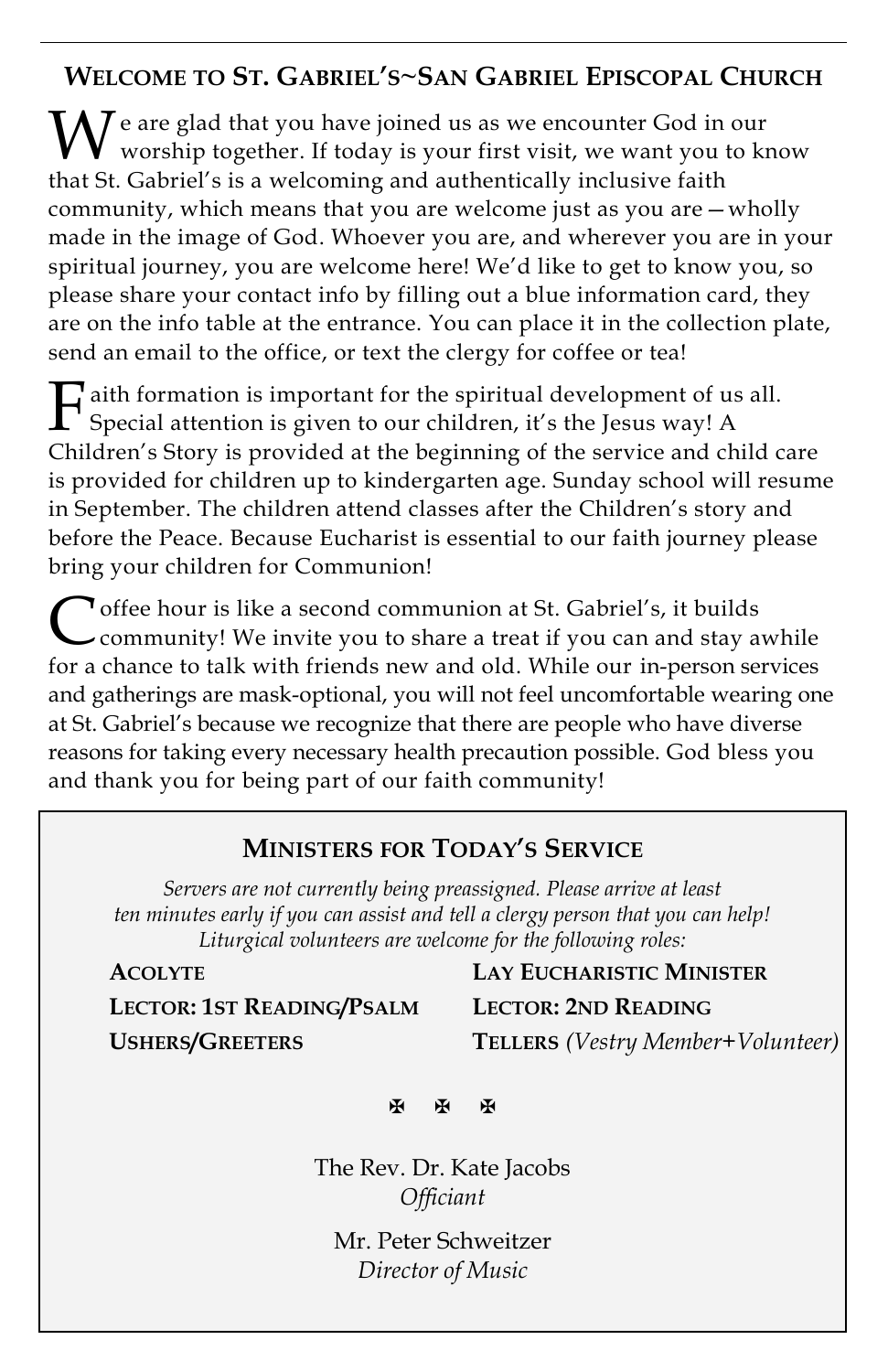## **THE SECOND SUNDAY AFTER PENTECOST** — THE LITURGY OF THE WORD —



*by Martin J. Nystrom, Copyright © 1984 Maranatha Praise, Inc. admin. The Copyright Company, All rights reserved. Reprinted under CCLI #11069487*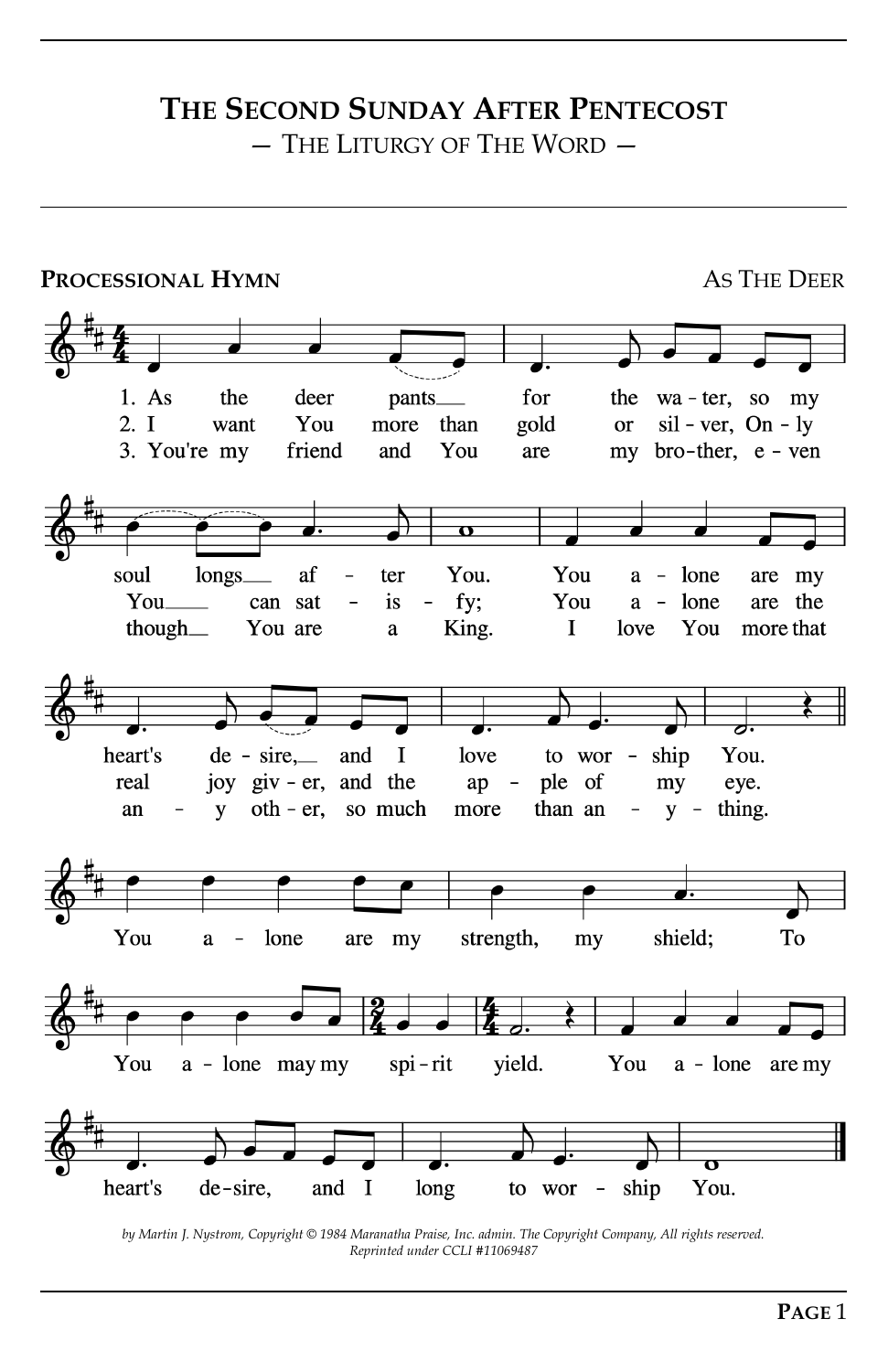## **THE LITURGY OF THE WORD**

*Officiant* Blessed be God: ✠ Father, Son, and Holy Spirit. *People* **And blessed be God's kingdom, now and for ever. Amen.** *Officiant* Almighty God, to you all hearts are open, all desires known and from you no secrets are hid: cleanse the thoughts of our hearts by the inspiration of your Holy Spirit, that we may perfectly love you, and worthily magnify your holy Name: through Christ our Lord. *People* **Amen**.



*by Brian A. Wren, Copyright © 1989, 1998 Hope Publishing Company, All rights reserved. Reprinted under OneLicense.net #A-720192*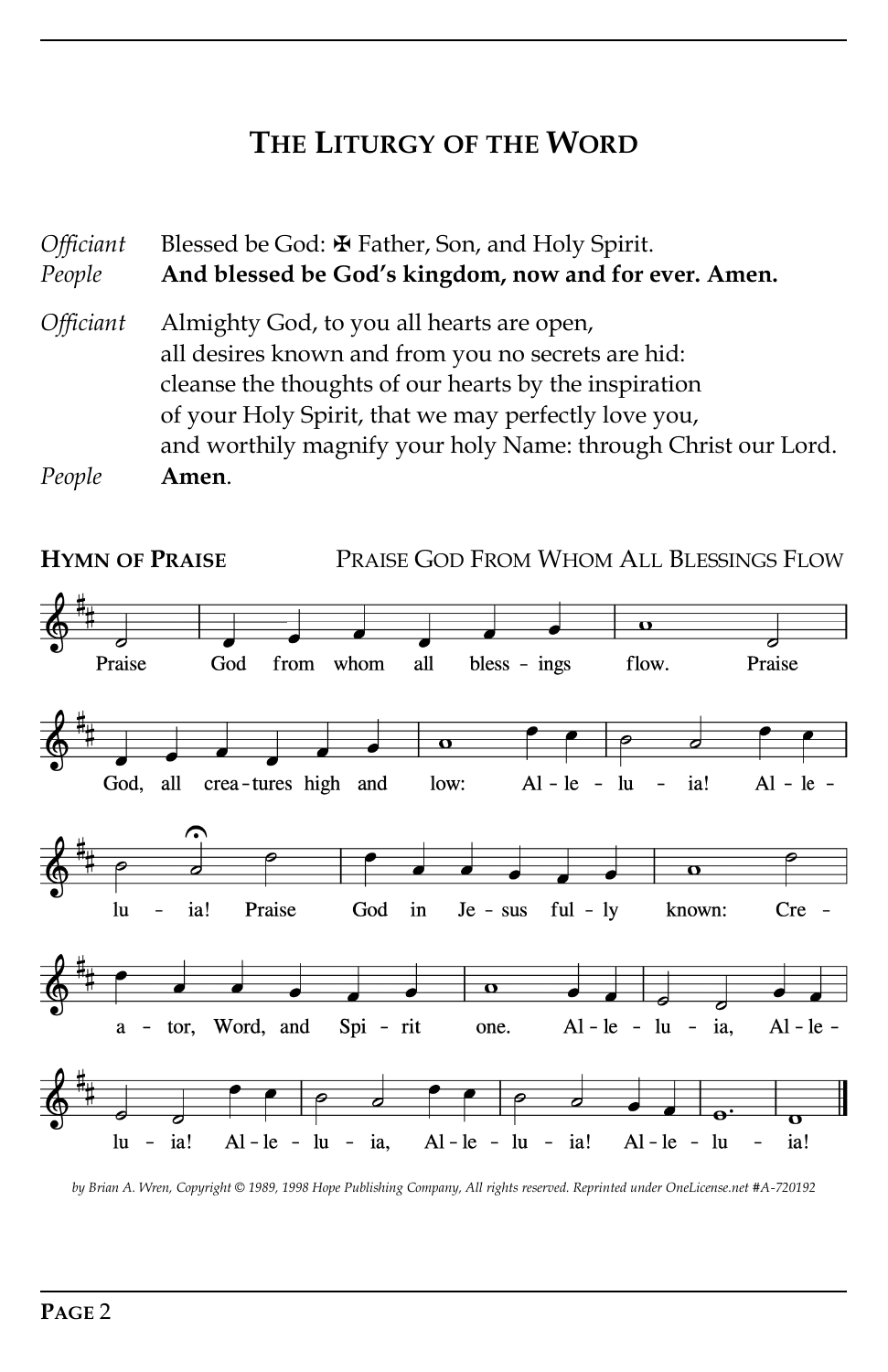#### **THE COLLECT OF THE DAY**

| <i><b>Officiant</b></i> | The Lord be with you. |
|-------------------------|-----------------------|
| People                  | And also with you.    |
| <i><b>Officiant</b></i> | Let us pray.          |

*People* **O Lord, make us have perpetual love and reverence for your holy Name, for you never fail to help and govern those whom you have set upon the sure foundation of your loving--kindness; through Jesus Christ our Lord, who lives and reigns with you and the Holy Spirit, one God, for ever and ever. Amen.**

### **KNOW THE STORY, HEAR THE STORY**

*Children are invited to the front for the children's Biblical message. Nursery-aged children up to Pre-K aged children can join the caregivers after the story. The children will return for the Peace and Eucharist.*

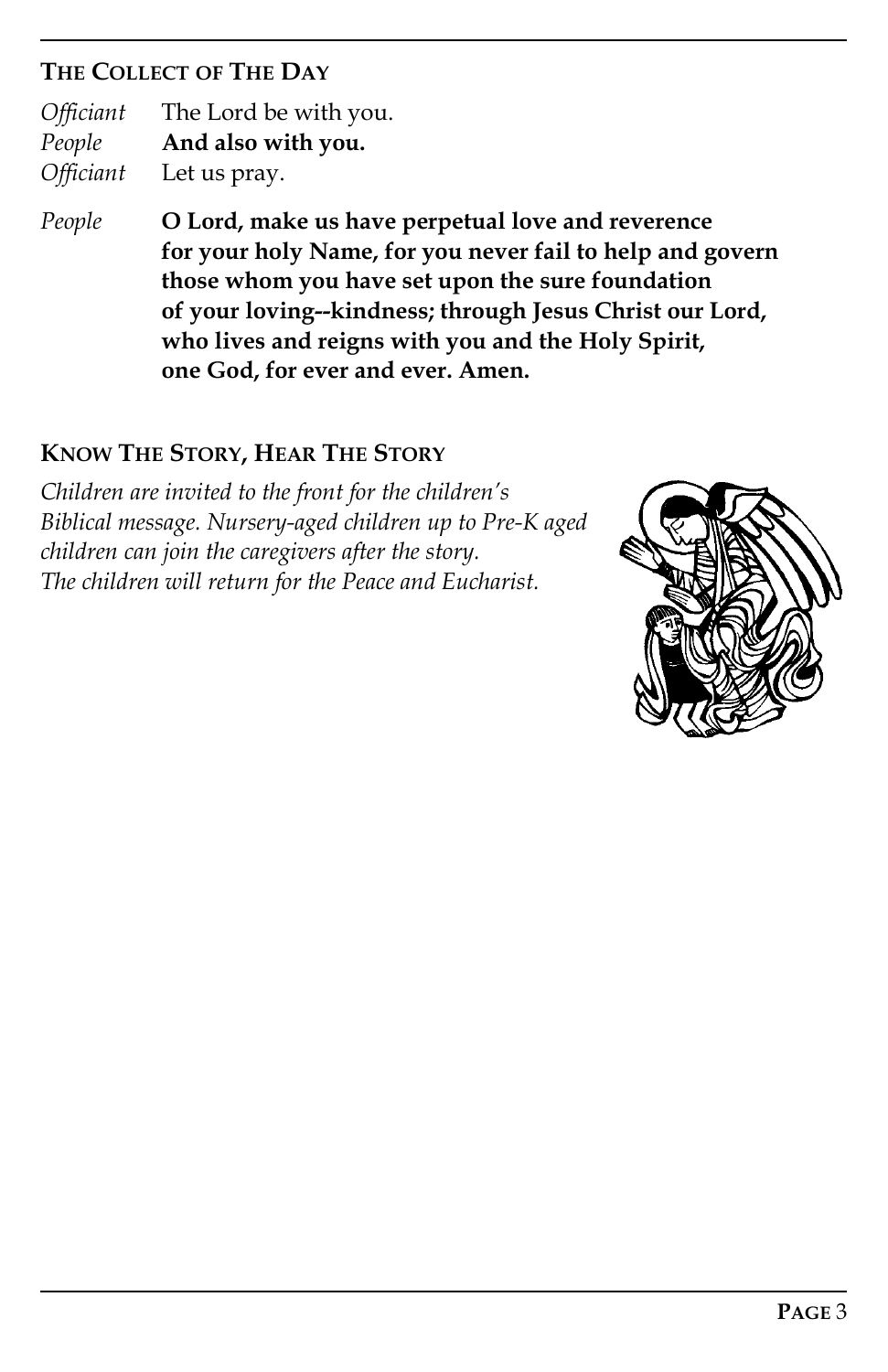## **THE READINGS**

#### **THE FIRST LESSON ISAIAH 65:1-9**

*Lector* A reading from the book of the prophet Isaiah.

I was ready to be sought out by those who did not ask, to be found by those who did not seek me. I said, "Here I am, here I am," to a nation that did not call on my name. I held out my hands all day long to a rebellious people, who walk in a way that is not good, following their own devices; a people who provoke me to my face continually, sacrificing in gardens and offering incense on bricks; who sit inside tombs, and spend the night in secret places; who eat swine's flesh, with broth of abominable things in their vessels; who say, "Keep to yourself, do not come near me, for I am too holy for you."

These are a smoke in my nostrils, a fire that burns all day long. See, it is written before me: I will not keep silent, but I will repay; I will indeed repay into their laps their iniquities and their ancestors' iniquities together, says the Lord; because they offered incense on the mountains and reviled me on the hills, I will measure into their laps full payment for their actions. Thus says the Lord: As the wine is found in the cluster, and they say, "Do not destroy it, for there is a blessing in it," so I will do for my servants' sake, and not destroy them all. I will bring forth descendants from Jacob, and from Judah inheritors of my mountains; my chosen shall inherit it, and my servants shall settle there.

*Lector* The Word of the Lord. *People* **Thanks be to God.**

**THE RESPONSE PSALM 22:18-27**

*Read responsively by the whole verse*

18 Be not far away, O Lord; \* you are my strength; hasten to help me.

#### **19 Save me from the sword, \* my life from the power of the dog.**

20 Save me from the lion's mouth, \* my wretched body from the horns of wild bulls.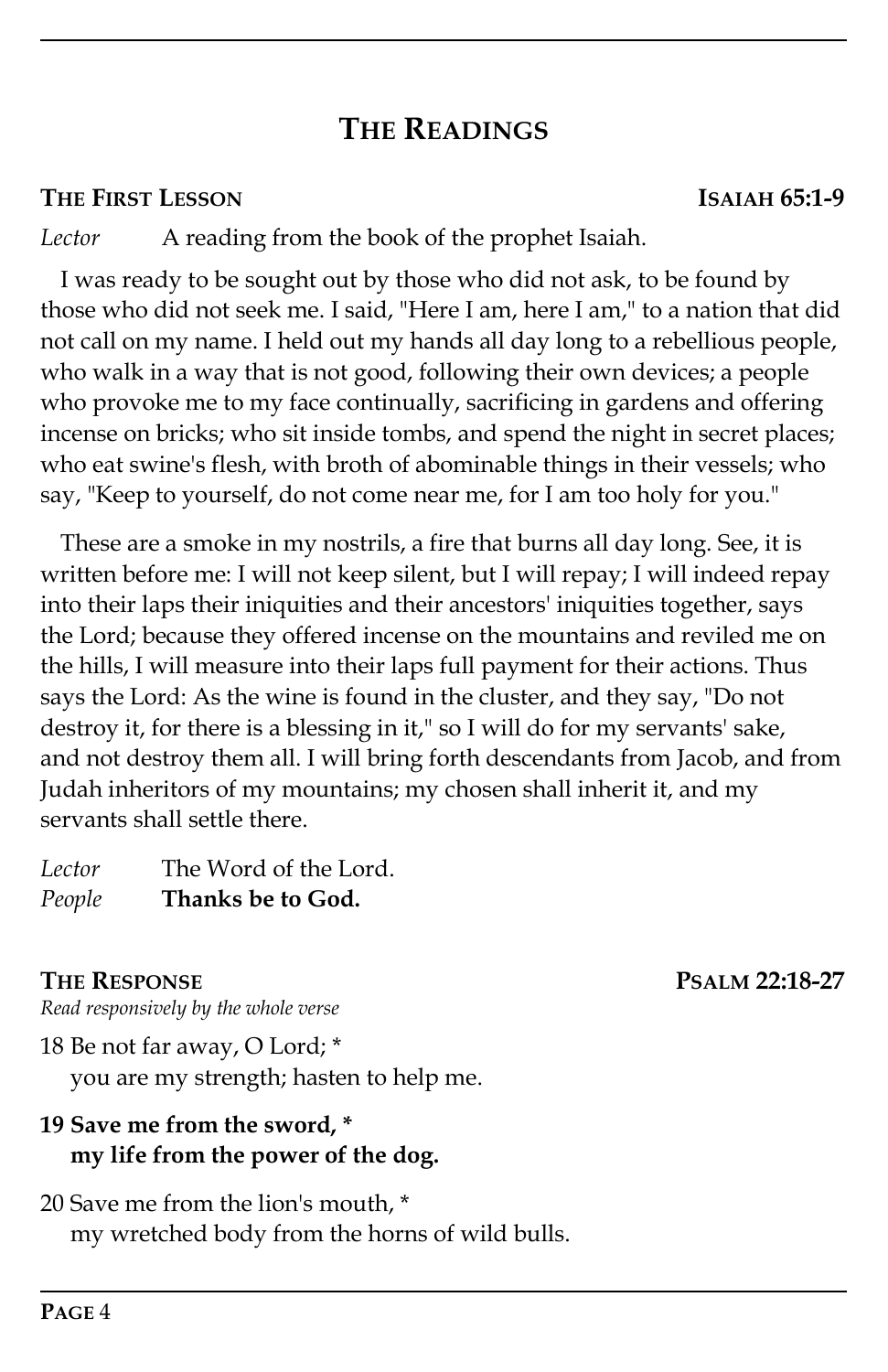### **21 I will declare your Name to my brethren; \* in the midst of the congregation I will praise you.**

- 22 Praise the Lord, you that fear him; \* stand in awe of him, O offspring of Israel; all you of Jacob's line, give glory.
- **23 For he does not despise nor abhor the poor in their poverty; neither does he hide his face from them; \* but when they cry to him he hears them.**
- 24 My praise is of him in the great assembly; \* I will perform my vows in the presence of those who worship him.

#### **25 The poor shall eat and be satisfied, and those who seek the Lord shall praise him: \* "May your heart live for ever!"**

- 26 All the ends of the earth shall remember and turn to the Lord, \* and all the families of the nations shall bow before him.
- **27 For kingship belongs to the Lord; \* he rules over the nations.**

## **THE SECOND LESSON GALATIANS 3:23-29**

*Lector* A reading from St. Paul's letter to the Galatians.

Now before faith came, we were imprisoned and guarded under the law until faith would be revealed. Therefore the law was our disciplinarian until Christ came, so that we might be justified by faith. But now that faith has come, we are no longer subject to a disciplinarian, for in Christ Jesus you are all children of God through faith. As many of you as were baptized into Christ have clothed yourselves with Christ. There is no longer Jew or Greek, there is no longer slave or free, there is no longer male and female; for all of you are one in Christ Jesus. And if you belong to Christ, then you are Abraham's offspring, heirs according to the promise.

*Lector* The Word of the Lord. *People* **Thanks be to God.**

*Please stand if you are comfortable doing so for the hymn and the reading of the Gospel*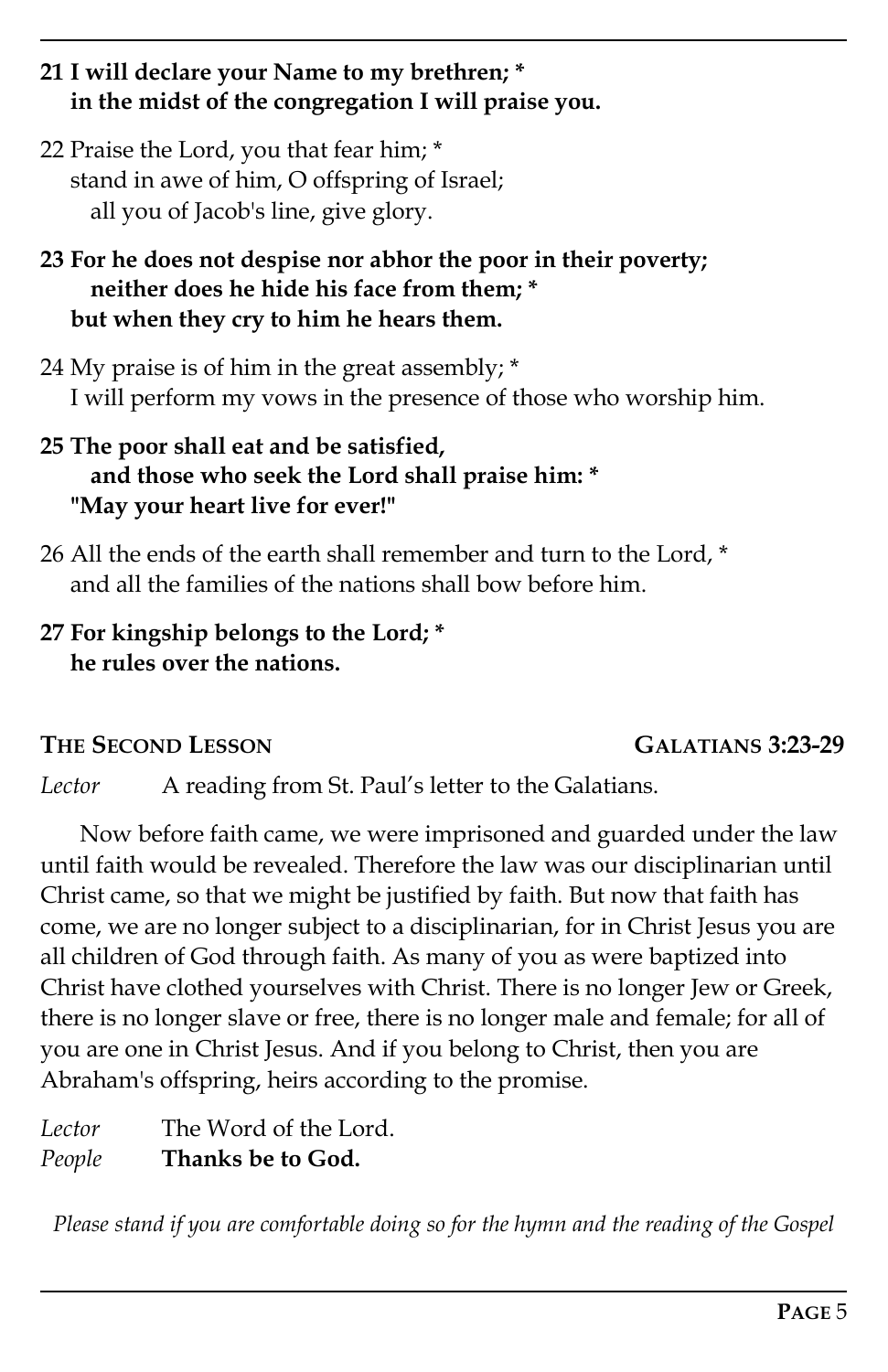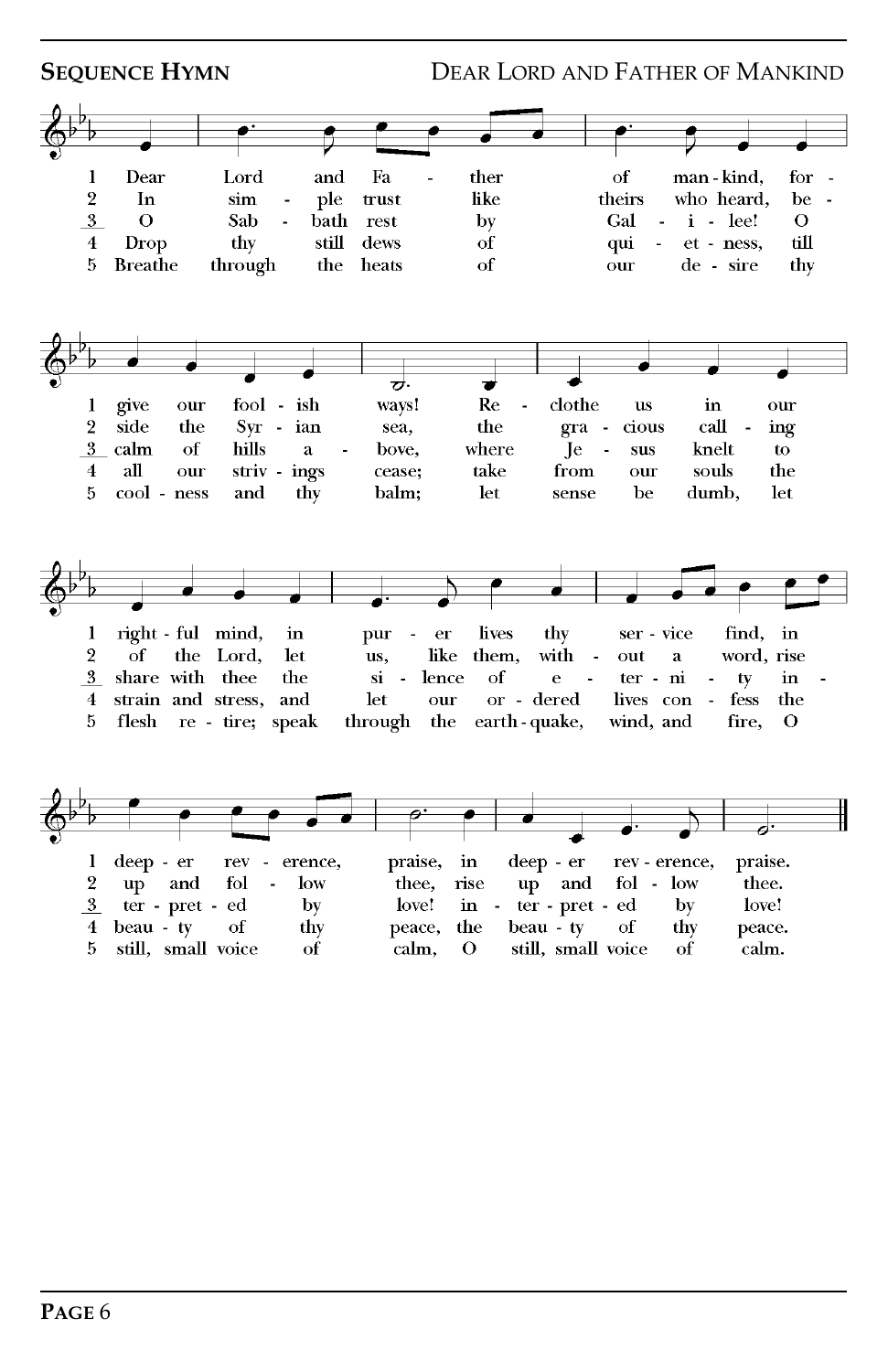#### **THE HOLY GOSPEL LUKE 8:26-39**

## *Officiant* The Holy Gospel of our Lord Jesus Christ according to Luke. *People* **Glory to you, Lord Christ.**

Jesus and his disciples arrived at the country of the Gerasenes, which is opposite Galilee. As he stepped out on land, a man of the city who had demons met him. For a long time he had worn no clothes, and he did not live in a house but in the tombs. When he saw Jesus, he fell down before him and shouted at the top of his voice, "What have you to do with me, Jesus, Son of the Most High God? I beg you, do not torment me" -- for Jesus had commanded the unclean spirit to come out of the man. (For many times it had seized him; he was kept under guard and bound with chains and shackles, but he would break the bonds and be driven by the demon into the wilds.) Jesus then asked him, "What is your name?" He said, "Legion"; for many demons had entered him. They begged him not to order them to go back into the abyss.

Now there on the hillside a large herd of swine was feeding; and the demons begged Jesus to let them enter these. So he gave them permission. Then the demons came out of the man and entered the swine, and the herd rushed down the steep bank into the lake and was drowned.

When the swineherds saw what had happened, they ran off and told it in the city and in the country. Then people came out to see what had happened, and when they came to Jesus, they found the man from whom the demons had gone sitting at the feet of Jesus, clothed and in his right mind. And they were afraid. Those who had seen it told them how the one who had been possessed by demons had been healed. Then all the people of the surrounding country of the Gerasenes asked Jesus to leave them; for they were seized with great fear. So he got into the boat and returned. The man from whom the demons had gone begged that he might be with him; but Jesus sent him away, saying, "Return to your home, and declare how much God has done for you." So he went away, proclaiming throughout the city how much Jesus had done for him.

*Officiant* The Gospel of the Lord. *People* **Praise to you, Lord Christ.**

**THE SERMON** The Rev. Dr. Kate Jacobs *Retired Clergy and Member of St. Gabriel's at Ashby Ponds*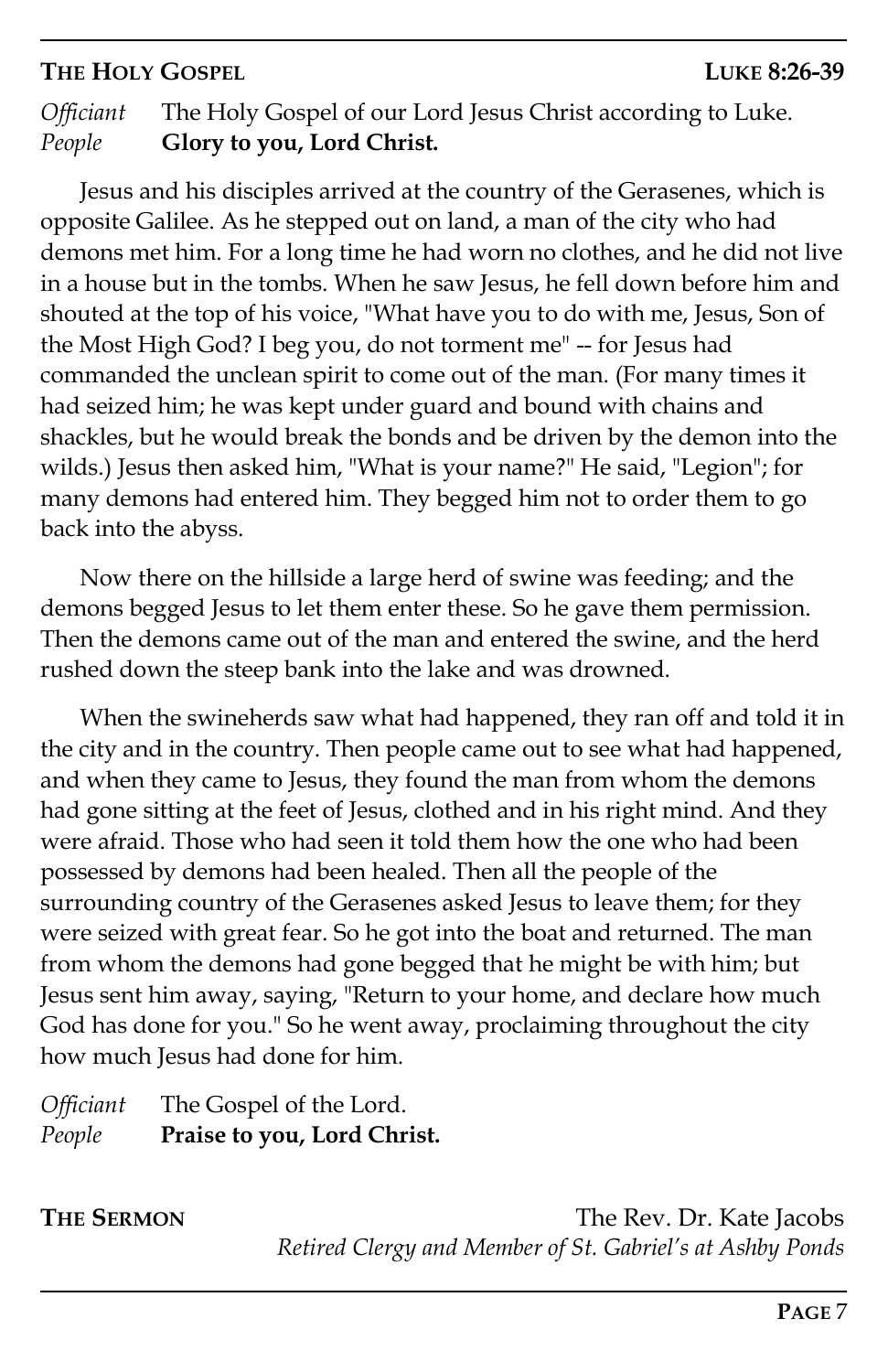#### **THE NICENE CREED**

*People* **We believe in one God, the Father, the Almighty, maker of heaven and earth, of all that is, seen and unseen.**

> **We believe in one Lord, Jesus Christ, the only Son of God, eternally begotten of the Father, God from God, Light from Light, true God from true God, begotten, not made, of one Being with the Father. Through him all things were made. For us and for our salvation he came down from heaven: by the power of the Holy Spirit he became incarnate from the Virgin Mary, and was made man.**

**For our sake he was crucified under Pontius Pilate; he suffered death and was buried. On the third day he rose again in accordance with the Scriptures; he ascended into heaven and is seated at the right hand of the Father. He will come again in glory to judge the living and the dead, and his kingdom will have no end.**

**We believe in the Holy Spirit, the Lord, the giver of life, who proceeds from the Father and the Son. Who with the Father and the Son is worshiped and glorified. Who has spoken through the Prophets.**

**We believe in one holy catholic and apostolic church. We acknowledge one baptism for the forgiveness of sins. We look for the resurrection of the dead, and the life of the world to come.**

**Amen.**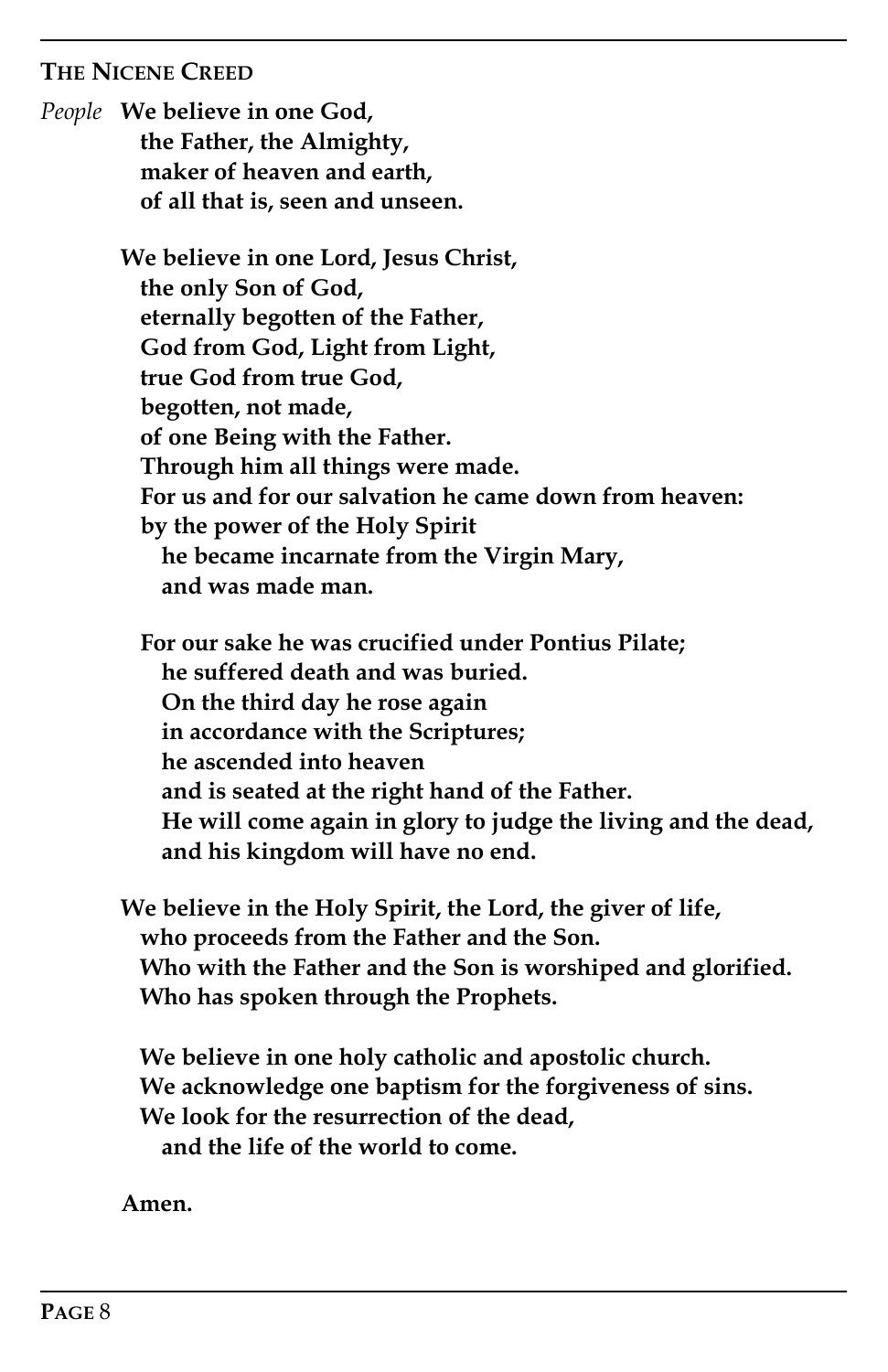## **PRAYERS OF THE PEOPLE**

*People of every age are invited to choose one of the prayers and read it aloud*

| Lector<br>People | Father, we pray for your holy catholic church;<br>That we all may be one.                                                                                                                                                                                                                                                           |
|------------------|-------------------------------------------------------------------------------------------------------------------------------------------------------------------------------------------------------------------------------------------------------------------------------------------------------------------------------------|
| Lector           | Grant that every member of the Church may be enlightened<br>by your Spirit to serve you with humility.                                                                                                                                                                                                                              |
| People           | That your Name may be glorified by all people.                                                                                                                                                                                                                                                                                      |
| Lector           | We pray for all bishops, priests, deacons,<br>and persons in formation;                                                                                                                                                                                                                                                             |
| People           | That they may be faithful ministers<br>of your Word and Sacraments.                                                                                                                                                                                                                                                                 |
| Lector           | We pray for our country and those who govern here and in the<br>world; we also pray for those who for centuries have suffered<br>from prejudice, racism, and discrimination. May change come<br>through the loving power of Christ to heal the world with<br>his mercy.                                                             |
| People           | Grant us a spirit of tolerance to give dignity to<br>all of God's children.                                                                                                                                                                                                                                                         |
| Lector<br>People | We pray for greater love in the world and to remember<br>Bishop Curry's words, "if it's not about love, it's not about God."<br>That we may always welcome the unconditional gifts of God.                                                                                                                                          |
| Lector<br>People | We pray for the victims of war in Ukraine and Russia, and for the<br>victims of ongoing gun violence in our country, especially for our<br>sisters and brothers of St. Stephen's. We pray for people with<br>limited resources, for the sick, and the suffering.<br>That they may be delivered from their grief and their distress. |
| Lector           | We thank you for the mission of the Borderland Ministries and<br>for St. Gabriel's partnership with the Diocese of the Rio Grande;<br>we give you thanks for the volunteers who are helping the<br>Afghan refugees adapt to a new life in America.                                                                                  |
| People           | May their work bring healing and reconciliation in our time.                                                                                                                                                                                                                                                                        |
| Lector           | We remember your saints who have entered into glory, and we<br>pray especially for the souls of the victims of gun violence at<br>St. Stephen's Episcopal Church outside Birmingham, Alabama.                                                                                                                                       |
| People           | May we also come to share in your heavenly kingdom.                                                                                                                                                                                                                                                                                 |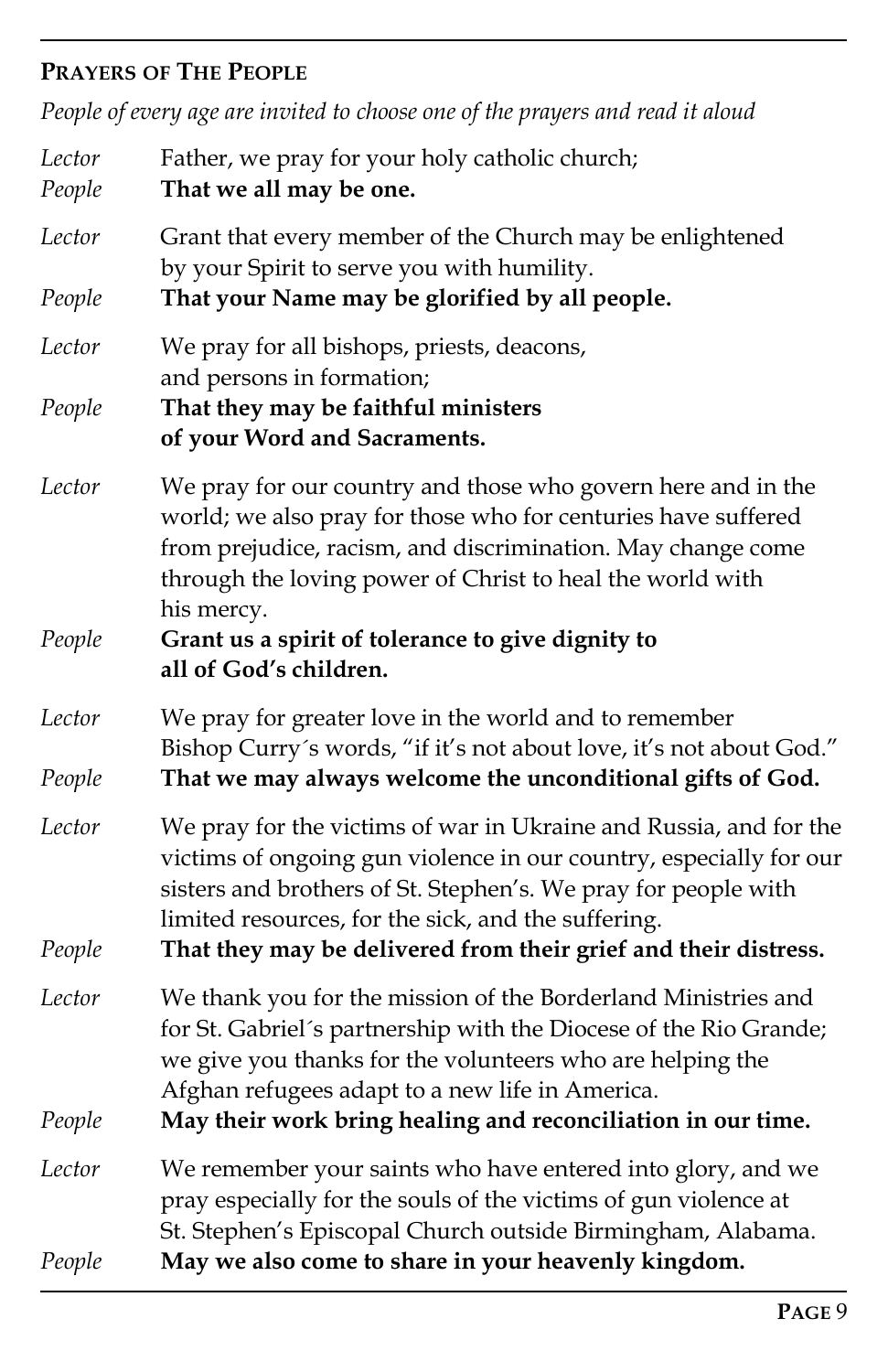*Officiant* Let us pray for our own needs, and for the needs of others.

*Your prayers of intercession and petition may be offered now, either aloud or in the silence of your heart. Please pray for those on our Prayer List on pg 15.*

*People* **Hear our prayers, Holy God. Breathe your Spirit over us and all the earth, that barriers would crumble, and divisions cease. Make us more fully your co-healers of this broken world. Unite us with all people in bonds of love, that the whole earth and all its peoples may be at peace; through Jesus Christ our Lord. Amen.**

#### **CONFESSION OF SIN**

*Take a moment and talk to God in the spirit of confession before we pray together*

*Officiant* Let us confess our sins against God and our neighbor.

*People* **Most merciful God, we confess that we have sinned against you in thought, word, and deed, by what we have done, and by what we have left undone. We have not loved you with our whole heart; we have not loved our neighbors as ourselves. We are truly sorry and we humbly repent. For the sake of your Son Jesus Christ, have mercy on us and forgive us; that we may delight in your will, and walk in your ways, to the glory of your Name. Amen.**

#### **THE ABSOLUTION**

*Officiant* Almighty God have mercy on you, <sup>₩</sup> forgive you all your sins through our Lord Jesus Christ, strengthen you in all goodness, and by the power of the Holy Spirit keep you in eternal life. *People* **Amen**.

#### **THE PEACE**

*Officiant* The peace of the Lord be always with you. *People* **And also with you.**

#### **ANNOUNCEMENTS**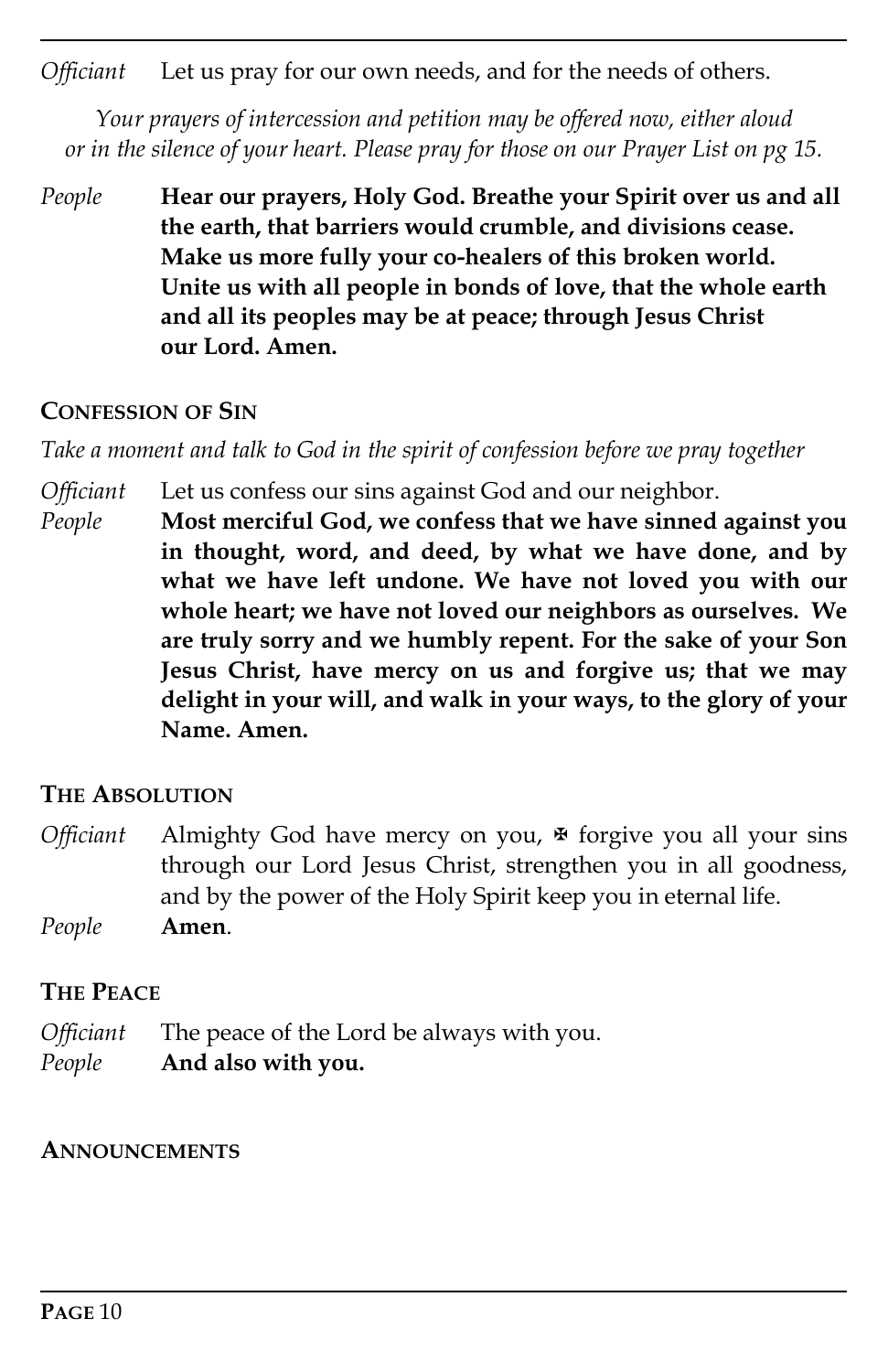## **THE OFFERTORY**

*Officiant* Walk in love, as Christ loved us and gave himself for us, an offering and sacrifice to God.

**PRESENTATION HYMN** ALL THINGS ARE YOURS  $A11$ things we make that are vours. true gifts when we turn our you. And so, re  $\overline{\phantom{a}}$ to we G give, and so we share, in Christ's strong name press ing ex care.

*by Bryan Jeffrey Leech, Copyright © 1989 Hope Publishing Company, All rights reserved. Reprinted under OneLicense.net #A-720192*

*When the offering is received at the altar, the officiant blesses it and offers it to God with these words:*

*Officiant* All things come of thee, Oh Lord, *People* **and of thine own have we given thee.**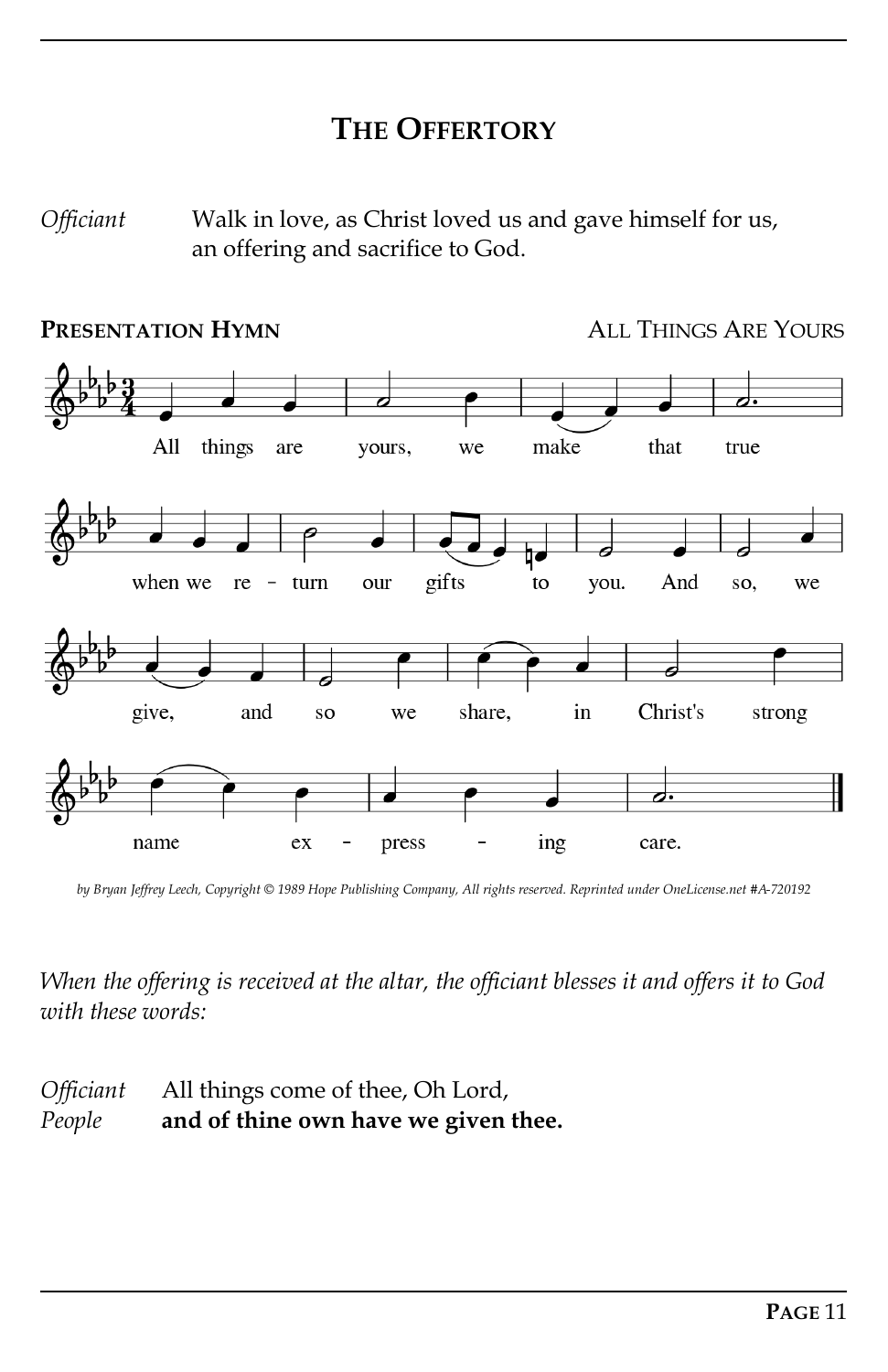#### **THE LORD'S PRAYER**

*Officiant* And now, as our Savior Christ has taught us, let us pray, **Our Father, who art in heaven, Padre nuestro que estás en el cielo, hallowed be thy Name, santificado sea tu Nombre, thy kingdom come, venga a nosotros tu reino, thy will be done, hágase tu voluntad, on earth as it is in heaven. en la tierra como en el cielo. Give us this day our daily bread. Danos hoy nuestro pan de cada día; And forgive us our trespasses, perdona nuestras ofensas, as we forgive those como también nosotros perdonamos who trespass against us. a los que nos ofenden. And lead us not into temptation, No nos dejes caer en tentación but deliver us from evil. y líbranos del mal.** For thine is the kingdom, **Porque tuyo es el reino**, **and the power, and the glory, tuyo es el poder, y tuya es la gloria, for ever and ever. Amen. ahora y por siempre. Amén.**

#### **PRAYER OF SPIRITUAL COMMUNION**

*People* **In union, O Lord, with your faithful people at every altar of the Church where the Holy Eucharist is now being celebrated, we offer you praise and thanksgiving. We remember your death, Lord Christ; We proclaim your resurrection; and we await your coming in glory. And since we cannot receive you today in the Sacrament of your Body and Blood, we beseech you to come spiritually into our hearts. Cleanse and strengthen us with your grace, Lord Jesus, and let us never be separated from you. May we all live in you, and you in us, in this life and in the life to come. Amen.**

#### **THE CLOSING PRAYER**

*Officiant* **Let us Pray.**

*People* **God of all power and love, we give thanks for your unfailing presence and the hope you provide in times of uncertainty and loss. Send your Holy Spirit to enkindle in us your holy fire. Revive us to live as Christ's body in the world: a people who pray, worship, learn, break bread, share life,**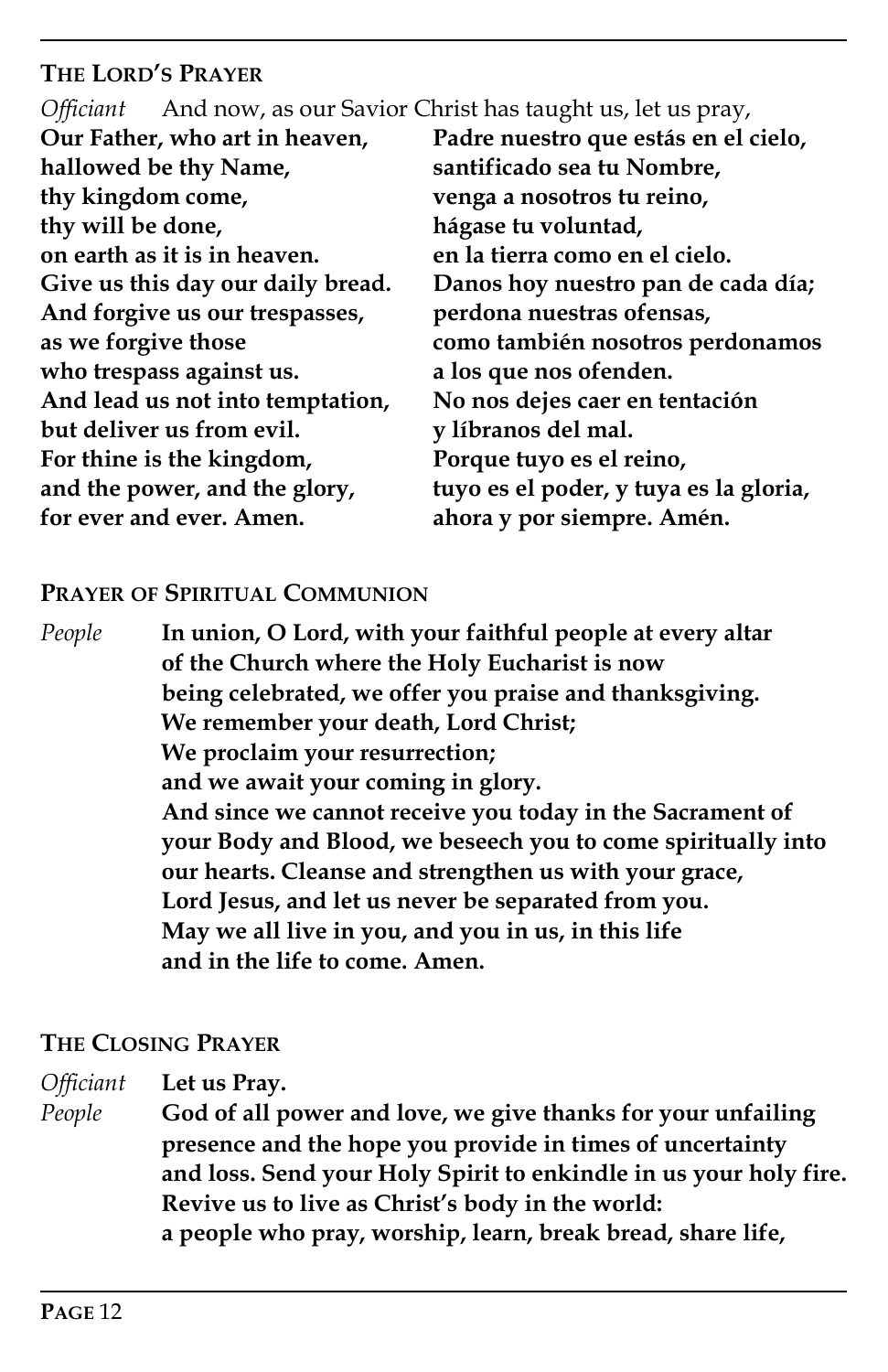**heal neighbors, bear good news, seek justice, rest and grow in the spirit. Wherever and however we gather, unite us in common prayer and send us in common mission, that we and the whole creation might be restored and renewed, through Jesus Christ our Lord. Amen.**

### **THE BLESSING**

| <i><b>Officiant</b></i> | May God give you the grace never to sell yourself short,<br>grace to do something big for something good,<br>grace to remember that the world is too dangerous now for<br>anything but truth, and too small for anything but love. |  |  |
|-------------------------|------------------------------------------------------------------------------------------------------------------------------------------------------------------------------------------------------------------------------------|--|--|
| People                  | And the blessing of God Almighty:<br>the Father, $\mathbf{\Psi}$ the Son, and the Holy Spirit,<br>be with you and remain with you always.<br>AMEN.                                                                                 |  |  |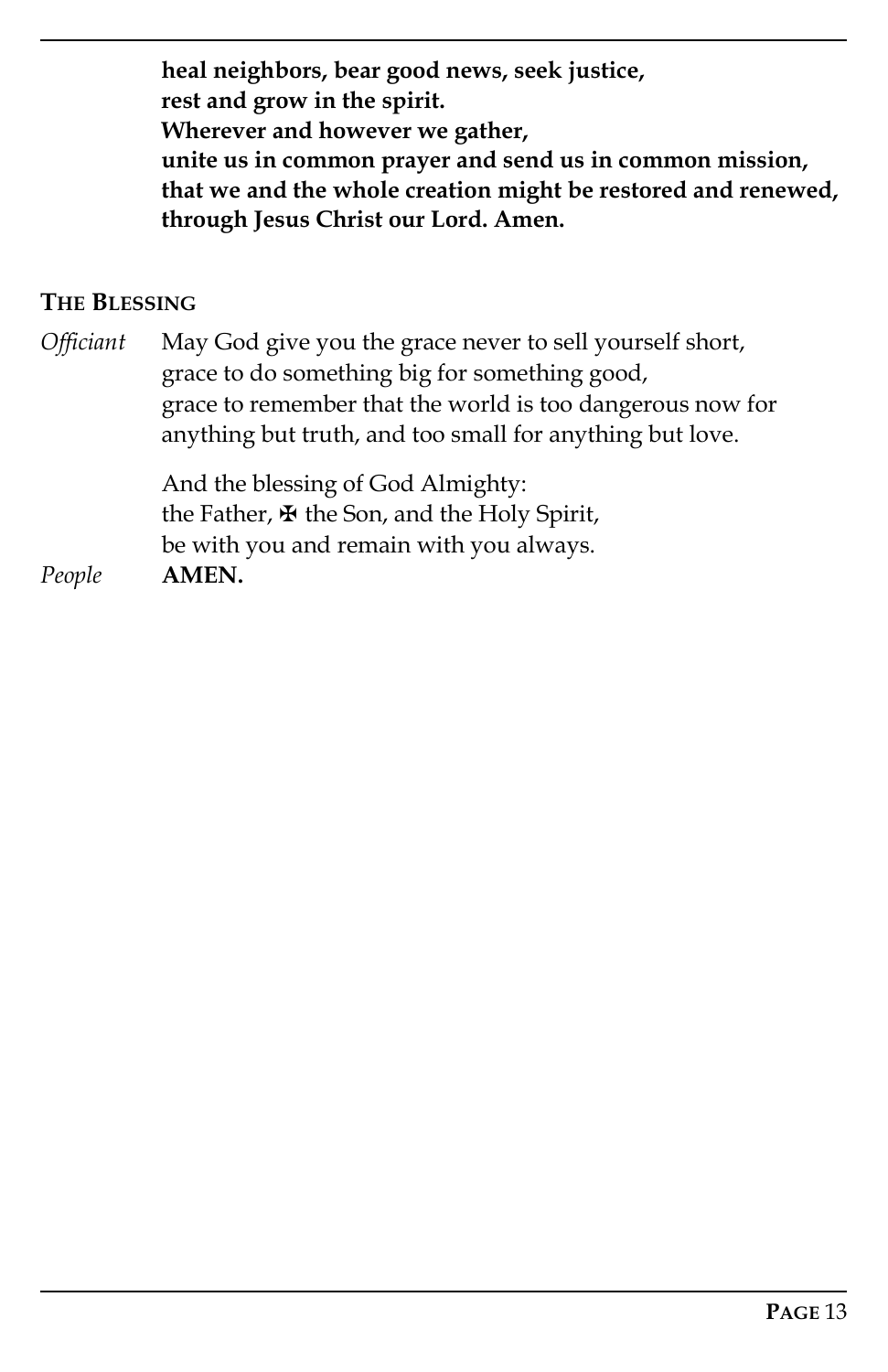

*by Fred Kaan, Copyright © 1975 Hope Publishing Company, All rights reserved. Reprinted under OneLicense.net #A-720192*

#### **THE DISMISSAL**

*Officiant* Go in peace to love and serve the Lord. *People* **Thanks be to God.**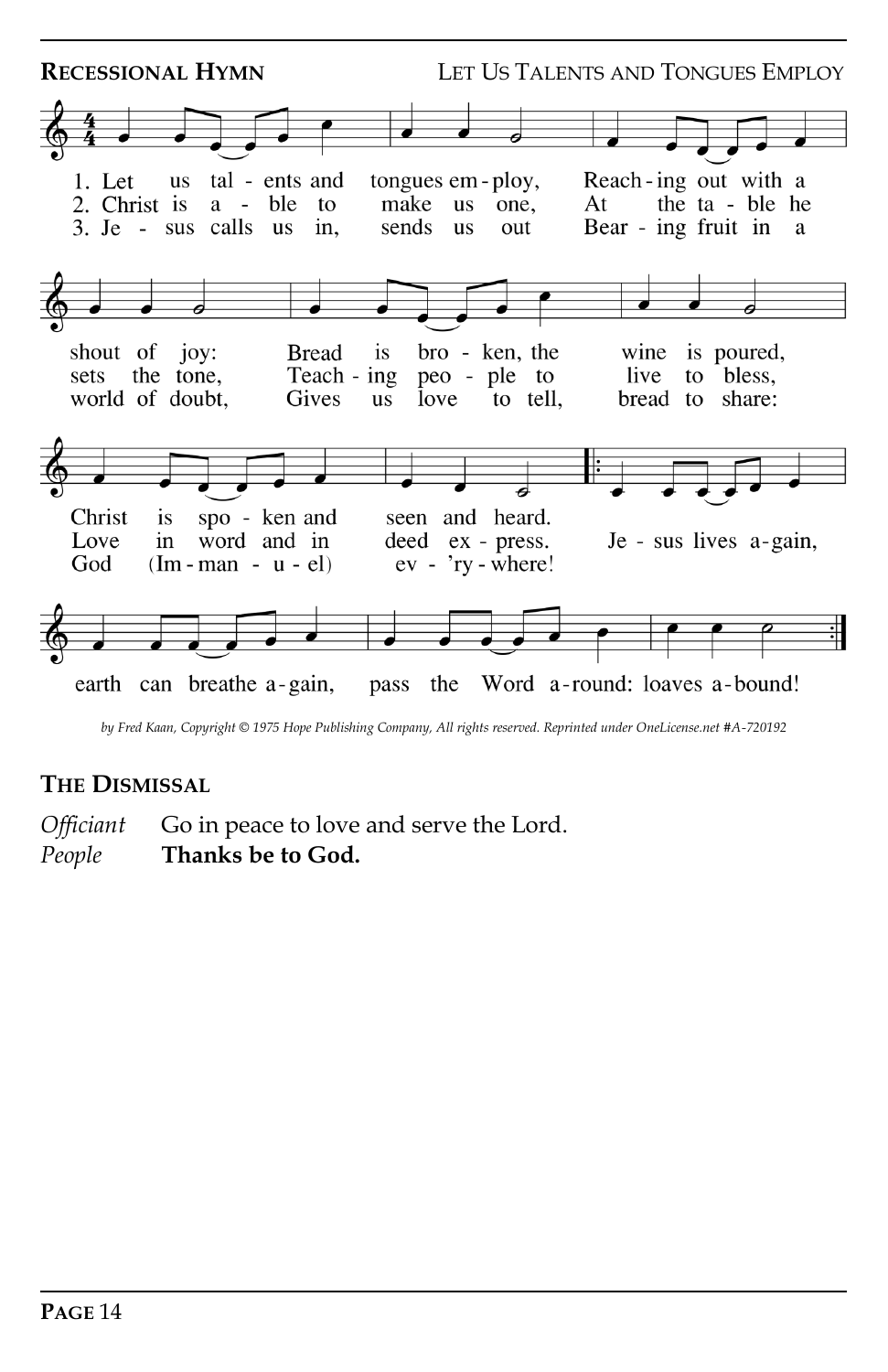## **PRAYER LIST**

Please remember in your prayers…

#### **THE CHURCH**

Archbishop of Canterbury The Most Rev. Justin Welby; Presiding Bishop Michael Curry; The Bishops of the Diocese of Virginia: +Susan Goff, +Jennifer Brooke-Davidson, and Bishop-Elect Mark Stevenson; for our clergy: Fr. Daniel+ and Deacon Holly and our Officiant today, Rev. Kate.

**In our parish,** we pray for Marlene Hernandez & Yolanda Garcia.

**In our Diocese,** we pray for Pohick Church, Lorton and St. Peter's, Port Royal.

**In the Anglican Communion,** we pray for the Province of the Episcopal Church of South Sudan.

#### **ST. GABRIEL'S COMMUNITY**

**We pray for the healing, wholeness, comfort, guidance, and safe travel of the following people in our faith community:** Karla Larson; María Miller; The Abernethy family; Dainise Patterson; Aura Mojica; Lorena Thompson; María Flores; Deacon Holly, Clint, and family; Máximo Vélez; Laura Argueta vda. de López; George Dyson; Anthony Holley; Rob Buchanan; Sheri Muilenburg; Katherine Clayton; Tony and Lesina Visgaitis and family; Mario Roberto Mejía Arias; Juanita Gardner; Michael and Laura Smith & family; Worrall family; Cindy LoSasso; Rob Schwartzman; John Shook; Kelly Wilkinson and family; Rigoberto Somuano and Concepción Rojas; Griselda Frías; Phyllis Simpson; Shelly Rodriguez; Janice Queen; Peter Schweitzer and family; Gonzalo Mendoza; Myrta Mercado; Jack Cusack; Ethan Newland and family; Ruth Brown; Molly Mitchell; Jack and Betty Barden; Gideon Darden.

**We pray for our college students:** Grace Shaffer; Aidan Baron, Lindsey Thompson; Isabella Ballesteros, Samara Umanzor Ortega, Brad Mejía, Zane Knowlton, McKayla Shaffer, Preston Newland, Jacob Denzin, Avera Worrall, Abi Hernandez-Cruz, Annie Cusack, Michelle Balderrama Burgoa, Danny Costanza, Conor Rice, Eddie Queen, Nina Costanza, Leslie Lewis, Marie Victoria Frías Pomárez, and Elinore McLain.

**We pray for our parishioners serving in the Armed Forces:** Jamaal A. Boyd (U.S. Army), Joseph Castillejos (U.S. Army), Karyna Beatriz Saavedra (U.S. Marines) and Roger Castillo Niquén (Peruvian Army).

#### **THE WORLD**

Our prayers for President Biden, Vice President Harris, members of the United States Congress, Governor Youngkin, Mayor Burke, and the Loudoun County Board of Supervisors, and for elected officials throughout the world.

For the victims of hunger, human trafficking, substance abuse, and natural disasters in the United States and around the world. We pray fort the victims of senseless violence in our country.

**PAGE** 15

We pray for the people of Ukraine.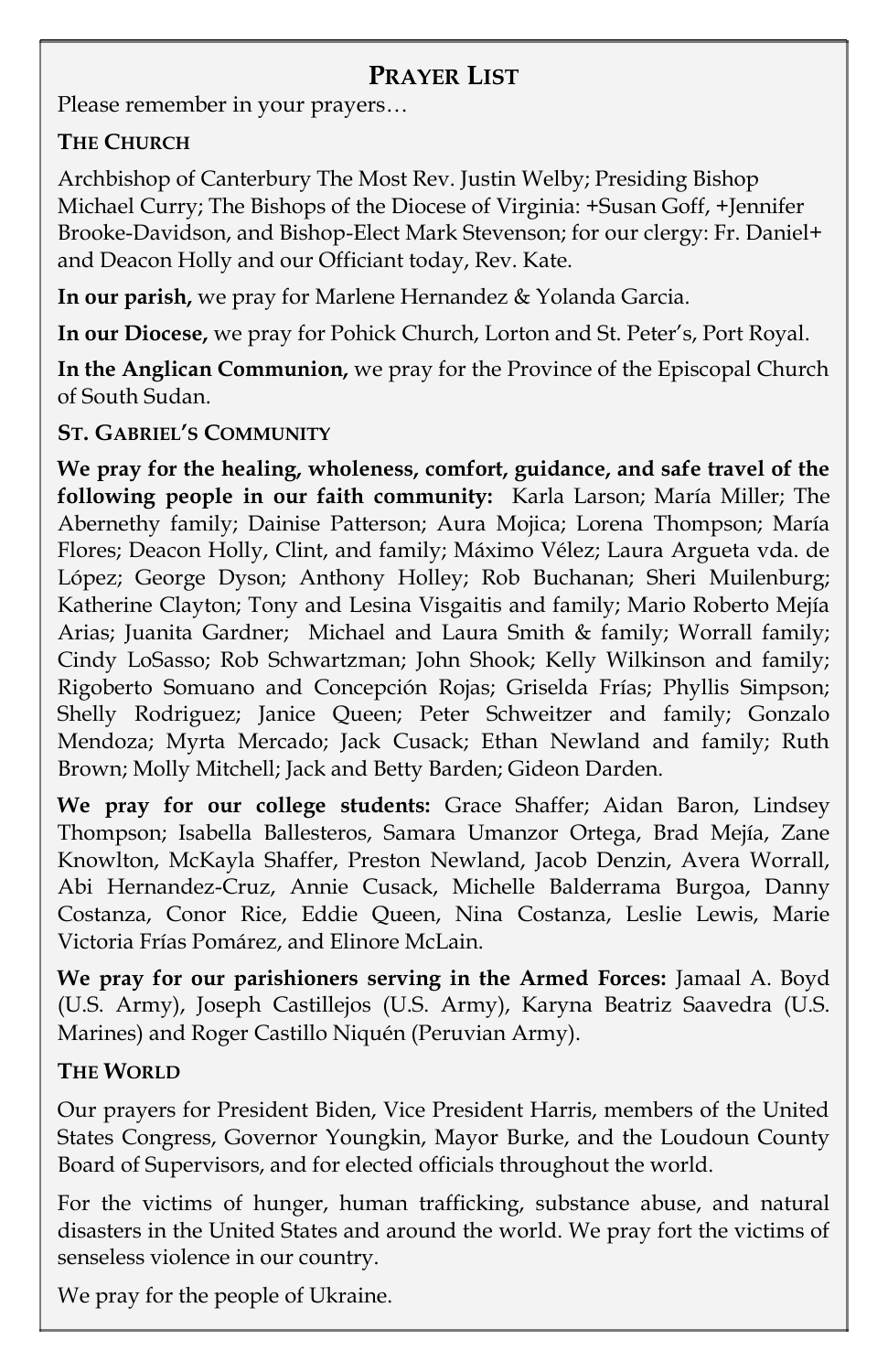## **ANNOUNCEMENTS**

## **VOLUNTEER OPPORTUNITY**

Seeking adults 21+ to teach basic English language instruction with love to Afghan refugees (children and adults) living temporarily at the Lansdowne Conference Center.

St. Gabriel's was invited to provide volunteers for conversational English, basic reading, and writing instruction; and to be a loving presence to our temporary refugee neighbors. Teaching experience is not required, all volunteers work in teams. Volunteers are asked to commit at least half a day, one day per week, for a minimum of 4 weeks. If you are interested please contact Susie Harding: volunteerwithstgs@gmail.com, (571) 293-1260. More details are available in this week's E-Trumpet newsletter.

### **OUTDOOR BILINGUAL SERVICESAT THE CHAPEL IN THE WOODS**

Join us for summer Saturday evening bilingual services at the chapel in the woods on July 16, August 20 and September 17. Services will be held at 5pm. The Chapel in the Woods is located at the corner of Battlefield Parkway and Fort Evans Road, Leesburg. Parking is available at the Fort Evans II Plaza across the street beside the water towers. To reach the outdoor chapel, cross Battlefield, walk toward Fort Evans Road. Enter directly across from the blue towers, you'll see the St. Gabriel's sign and flag at the entrance.

## **SHRINE MONT CAMPS STILL HAS OPEN DATES FOR CAMPERS**

If you are interested in your child attending Shrine Mont Camps there are still openings for children and teens from 8 to 17 years old. See the options here: https://www.shrinemontcamps.net/

The camp offers very generous scholarships, especially if you've already exhausted your summer camp budget. Your child could attend Shrine Mont Camp with a full scholarship. Contact the office for more information about the scholarships process.

### **NEXT SUNDAY'S READINGS**

1 Kings 19:15-16,19-21; Psalm 16; Galatians 5:1,13-25; Luke 9:51-62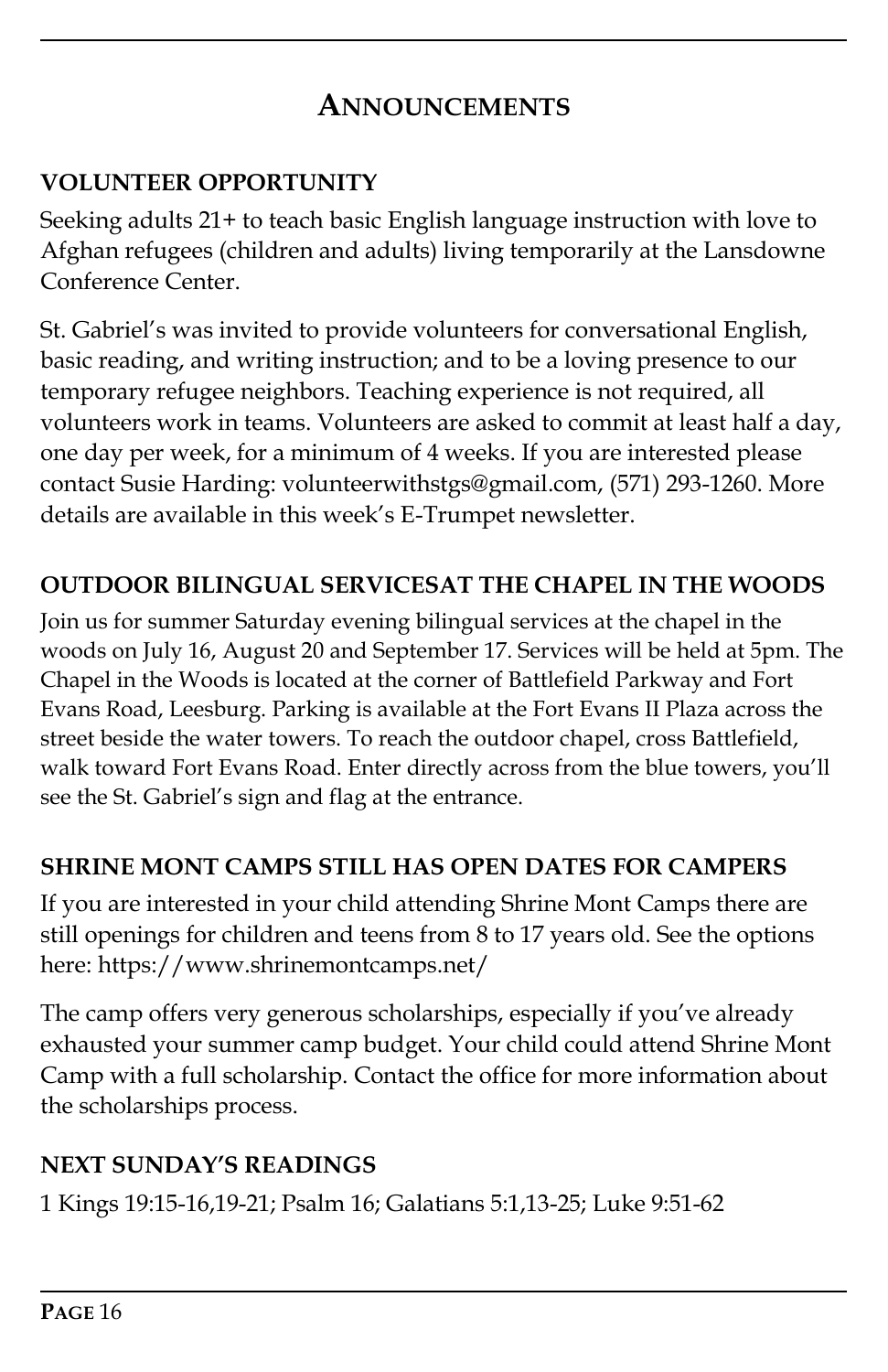## **HUMP DAY BIBLE STUDY: A WEDNESDAY BIBLE STUDY FOR PARENTS AT 1PM**

Being a parent comes with blessings and challenges at every age and stage of life. What guidance can we get from the Bible to help us parent with the Holy Spirit? Come, listen, share, and pray. No advanced study or reading is required, the passage for the day will be presented and discussed with Jim Lockett and Jennifer Smith! Wednesday's at 1pm.

Zoom link: https://tinyurl.com/HumpDayBibleStudy **Meeting ID:** 883 7914 7464 **Passcode:** 12345

#### **MORE SPAM EMAILS**

We continue to receive notifications from St. Gabrielites receiving fraudulent emails, text messages, and other electronic messages. These messages look like they are from Fr. Daniel, Deacon Holly, our staff, and even members of the Vestry, but they are not. The name may say "Fr. Daniel" but the email address is a fake address and not a @saintgabriels.net address. **THESE MESSAGES ARE FRAUDULENT! PLEASE DO NOT RESPOND TO THEM DIRECTLY.** If you receive a message that seems a little strange, please call or email the office.

## **PARISH CALENDAR**

|            |  | <b>June 15</b> Wed 1:00p Hump Day Bible Study, Zoom             |
|------------|--|-----------------------------------------------------------------|
|            |  | <b>July 16</b> Sat 5:00p Bilingual Service, Chapel in the Woods |
| Aug 20 Sat |  | <b>5:00p</b> Bilingual Service, Chapel in the Woods             |
| Sep 17 Sat |  | <b>5:00p</b> Bilingual Service, Chapel in the Woods             |

Cover image and Clipart from *Religious Clip Art* from Liturgy Training Publications, Copyright © 1992, 1993, 1994 Archdiocese of Chicago. Order of Service for Holy Eucharist, Rite II from the *Book of Common Prayer..According to the Use of The Episcopal Church*, Public Domain. Some texts used from the *Book of Occasional Services*, Copyright © 2004 by The Church Pension Fund, Permission granted for congregational reproduction. Scripture readings from *New Revised Standard Version Bible*, copyright © 1989 National Council of the Churches of Christ in the United States of America. Used with permission. All rights reserved worldwide. Spanish readings from *Dios habla hoy®, Tercera edición*, © United Bible Societies, 1966, 1970, 1979, 1983, 1996. Used with permission. Unless otherwise noted, Music Reprint and Livestreaming permissions from OneLicense.net, License number A-720192 and CCLI, License number 11069487.